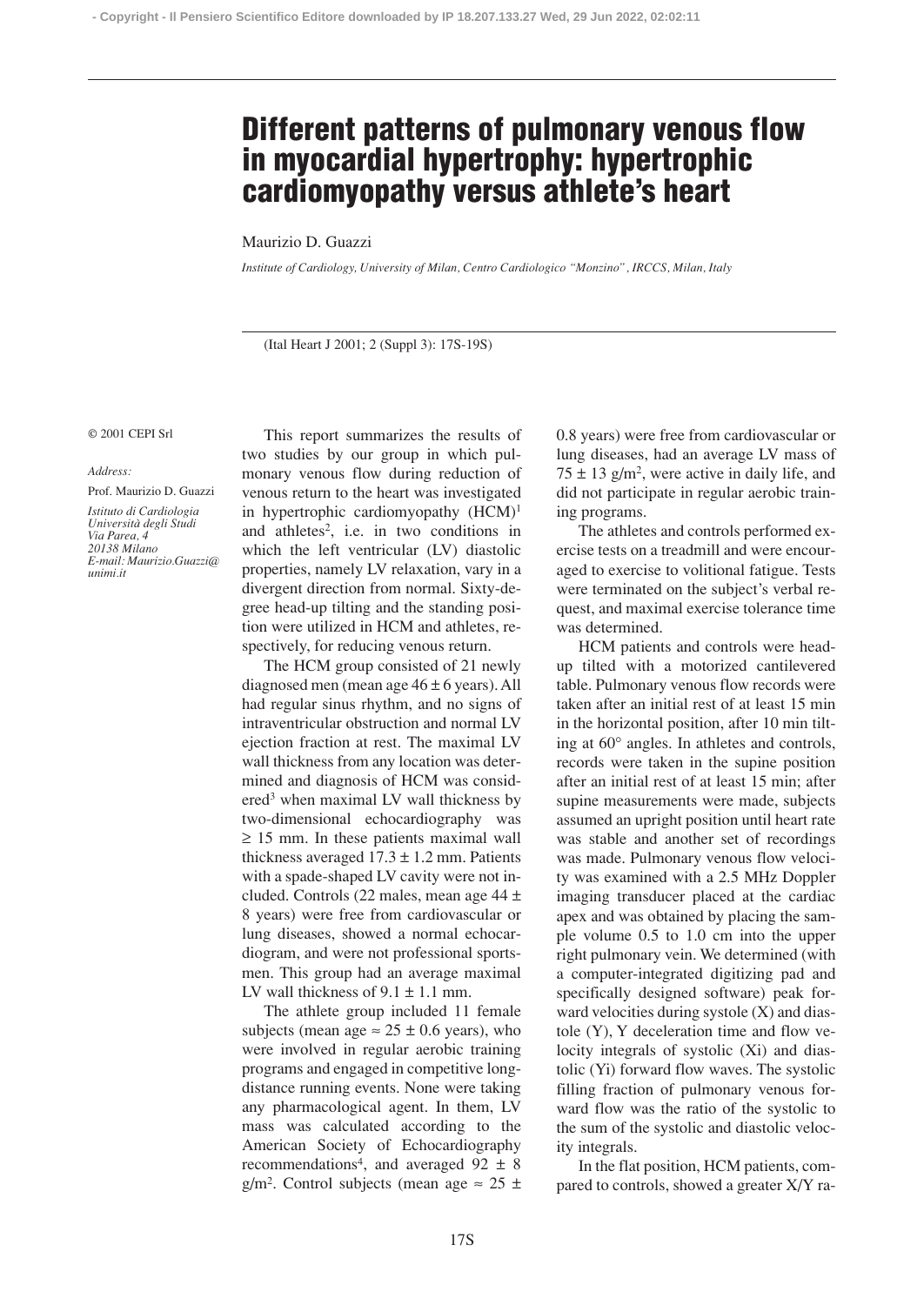## *Ital Heart J Vol 2 Suppl 3 2001*

tio, due to a raised X wave velocity and a diminished peak Y wave velocity. The time velocity integral of the Y wave was also lower and the time-velocity integral and percent total flow velocity integrals of the X wave were greater than normal. In controls, during head-up tilting, as compared to the flat position, the peak velocity and time-velocity integral of the X wave became reduced and those of the Y wave became augmented, resulting in a diminished peak X/Y velocity ratio. In patients, supine differences from normal persisted at 60° head-up tilting. With the displacement there was no effect on the X wave peak velocity and time-velocity integral, a reduction of the peak velocity and time-velocity integral of the Y wave and an increase of the X/Y ratio.

Supine Doppler variables did not show any differences between controls and athletes.

Compared to the supine position, both groups showed greater Y wave peak velocity and time-velocity integral, and lower X wave peak velocity, time-velocity integral, Xi/Yi ratio, and systolic filling fraction while standing. The upright values for X wave peak velocity and time-velocity integral, X/Y peak velocity, and Xi/Yi ratio and systolic filling fraction of X wave were significantly lower, and the time-velocity integral of the Y wave was significantly higher in athletes compared to controls. Percent variations from supine of each of these variables in female athletes significantly exceeded those in controls. In some instances (Xi, Yi, Xi/Yi) these changes were twice as great as in athletes. Peak exercise tolerance time averaged  $751 \pm 20$  s in female controls and  $1035 \pm 88$  s in female athletes (p  $< 0.01$ ).

A lower X/Y velocity integral ratio in the upright position was a multivariate independent predictor of a greater exercise performance.

# **Comments**

In normal subjects, a diminished venous return with head-up tilting or with standing reduces the right ventricular volume<sup>1,5</sup> and, through the ventricular interaction, moves the pressure-volume relationship in the left ventricle from being predominantly mediated through the pericardium (horizontal position) to being mediated by myocardial properties<sup>6,7</sup>. This, likely, results in a facilitated movement of blood from the atrium to the ventricle, and in a lowered downstream pressure for pulmonary venous return, which moves mainly to the phase of ventricular diastole (predominance of the Y wave), during which the atrium functions as an open conduit. In the presence of impaired diastolic function, as occurring in HCM, a joint involvement of the systolic and diastolic properties of the left atrium appears to be essential in assisting the left ventricle to adapt to reduced venous return.

In our patients the forward systolic pulmonary venous flow was dominant during head-up tilting. Notably, factors that determine the pulmonary venous flow during systole include left atrial pressure, left atrial compliance and relaxation. Consistent with these interpretations, tilting was associated with an increase in the X/Y ratio, which was reduced by the same degree of tilting in healthy subjects. Thus, the heart in HCM adapts to diminished venous return by cardiac mechanisms (diastolic and systolic function of the left atrium) that are basically different from those of a normal heart (ventricular interaction, diastolic LV properties).

Findings in female athletes suggest that training causes variations in LV diastolic properties that may not be detected in the supine position2. The effects of exercise conditioning can be unmasked by performing an analysis of the pulmonary venous flow in the upright position. These effects are reflected by an enhanced movement compared to controls of the pulmonary venous flow to the phase of ventricular diastole, suggesting that training may influence ventricular relaxation and viscoelastic forces of the myocardium, which probably shifts the pressure-volume relationship to a more favorable curve.

The question has repeatedly been addressed as to whether improvement of diastolic filling at rest may contribute to the increased exercise maximal performance with training<sup>8,9</sup>. We attempted to focus on the influence of the pulmonary venous flow pattern, observed under the challenge of an orthostatic stress, on exercise capacity. The pulmonary venous return pattern in the upright position was the best correlate in multivariate analysis with the maximal exercise tolerance time, suggesting that improvement in diastolic function with training, even when it is undetected in the supine position, may contribute to exercise capacity.

As a general consideration, the analysis of the pulmonary venous flow under the challenge of reduction in preload, appears to be a very useful tool for investigating diastole, and for revealing alterations that are undetected with the simple analysis of the transmitral flow and in the supine position. These can be used as baseline information for future studies.

## **References**

- 1. Guazzi M, Maltagliati A, Tamborini G, et al. How the left and right sides of the heart, as well as pulmonary venous drainage, adapt to an increasing degree of head-up tilting in hypertrophic cardiomyopathy: differences from the normal heart. J Am Coll Cardiol 2000; 36: 185-93.
- 2. Guazzi M, Musante MS, Glassberg HL, Libonati JR. Detection of changes in diastolic function by pulmonary venous flow analysis in women athletes. Am Heart J 2001; 141: 139-47.
- 3. Sadoul N, Prasad K, Elliott PM, Bannerjee S, Frenneaux MP, McKenna WJ. Prospective prognostic assessment of